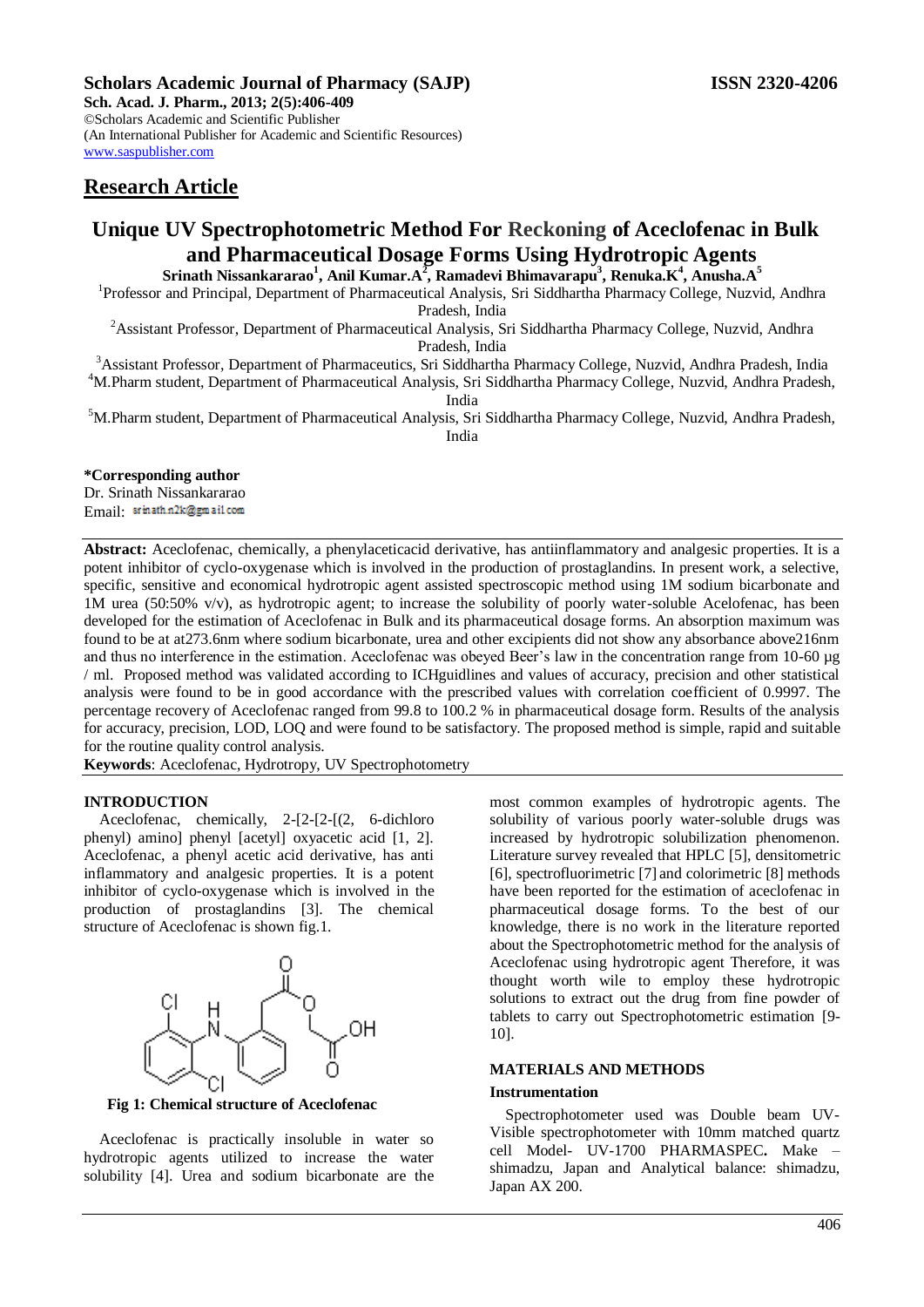#### **Chemicals and reagents**

All the reagents and chemicals used were AR grade. Aceclofenac were purchased from, , , Ltd. Respectively.

#### **METHOD DEVELOPMENT Preparation of standard stock solution and calibration curve:**

Standard stock solution of Aceclofenac 100 μg /ml was prepared in mixed hydrotropic solution comprises sodium bicarbonate and urea .From this stock solution, appropriate dilution was made and scanned in the uv range 200-400 nm.The absorbance of Aceclofenac was found to be 273.6nm. The solubility of Aceclofenac was increased more than 16 times in mixed hydrotropic solution as compared with distilled water. This increased solubility of Aceclofenac is due to the hydrotropic solubilization phenomenon. Aliquots of in the range of 10-60 μg /ml were prepared with the same solvent and scanned under Photometric mode for Absorbance at 273.6 nm (Fig-1). A calibration curve was plotted taking an absorbance on Y-axis against concentration of standard solution on X-axis (Fig-2). The method was applied for Test sample solution and was found to be satisfactory for the analysis of dosage forms given in Table-2.

#### **METHOD VALIDATION**

The method was validated for different parameters like Linearity, Accuracy and Precision. The method was substantiated for different parameters like Linearity, Accuracy and Precision.

#### **Linearity**

Fresh aliquots were prepared from the stock solution (100 μg/ml) ranging from 10-60 μg/ml. The samples were scanned in UV-Visible spectrophotometer using 1M sodium bicarbonate and 1M urea in water is considered as blank. It was found that Aceclofenac exhibit linearity between the 10-60 μg/ml (Table -3).

#### **Accuracy**

Accuracy of the method confirmed by studying recovery at 3 different concentrations for 80, 100, and 120% of replicate analysis. Standard drug solution was

added to a pre analyzed sample solution and percentage drug content was measured. The results from study of accuracy were reported in table no.3. % Recovery  $=$   $[$  (ct  $-cu$  ca]  $\times$  100. Where ct is the total conc. of the analyte found; cu is the conc. of the analyte present in formulation; and ca is the strength of the pure drug added to the formulation (Table-3).

#### **Precision**

Precision (intra-day precision) of the method was evaluated by carrying out the five independent test samples of Aceclofenac. The intermediate precision (inter-day precision) of the method was also evaluated using two divergent analysts, for various days. The percentage relative standard deviation (%RSD) and assay values obtained by two analysts were found to be Good (Table- 4).

#### **RESULTS**

| <b>Parameter</b>              | value                 |  |
|-------------------------------|-----------------------|--|
| Absorption maxima (nm)        | 273.6nm               |  |
| Beer's law limit $(\mu g/ml)$ | $10-60 \text{ µg/ml}$ |  |
| Correlation coefficient (r)   | 0.9997                |  |
| Regression equation $(Y=$     | $Y = 0.043x -$        |  |
| $mX+c$                        | 0.002                 |  |
| Slope(m)                      | 0.04318               |  |
| Intercept (c)                 | 0.00258               |  |
| <b>Standard Deviation</b>     | 0.0075                |  |
| $LOD (\mu g / ml)$            | 1.53                  |  |
| $LOQ$ ( $\mu$ g / ml)         | 4.63                  |  |

## **Table 1: Optical characteristics and precision of the proposed method**

**Table 2: Assay of Aceclofenac tablets**

| <b>Dosage</b><br>form | Label claim<br>mg) | <b>Amount found</b><br>$*$ + SD |
|-----------------------|--------------------|---------------------------------|
| <b>HIFENAC</b>        | 100                | $100.04 +$                      |
|                       |                    | 0.07211                         |
| <b>ACLOPAM</b>        | 100                | $99.93 +$                       |
|                       |                    | 0.055                           |

\* An average of three samples for each concentration.

| <b>Sample ID</b> | Concentration µg/ml |                    | $(\%)$ Recovery <sup>*</sup> ± | RSD(%) |
|------------------|---------------------|--------------------|--------------------------------|--------|
|                  | Pure drug drug      | <b>Formulation</b> | S.D                            |        |
| 80%              | 40                  | 50                 | $101.3 \pm 0.308$              | 0.305  |
| 100%             | 50                  | 50                 | $99.4 \pm 0.397$               | 0.40   |
| 120%             | 60                  | 50                 | $99.9 \pm 0.222$               | 0.223  |

#### **Table 3: Accuracy data of the drug**

\* An average of three samples of each concentration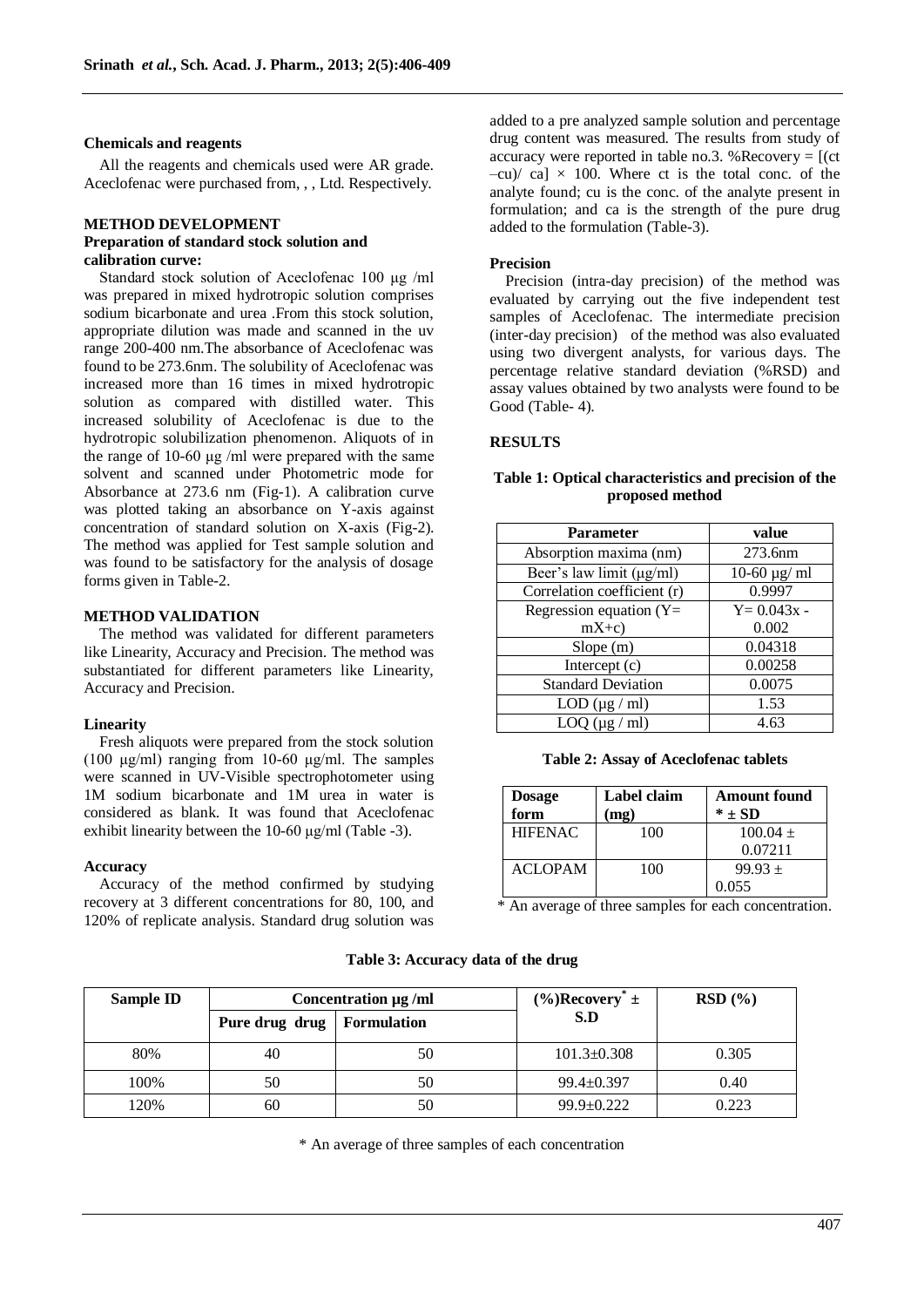| Assay of Aceclofenac as percent of labeled amount |                       |                       |  |
|---------------------------------------------------|-----------------------|-----------------------|--|
| Sample no                                         | Analyst-I             | Analyst-II            |  |
|                                                   | (Intra-day precision) | (Inter-day precision) |  |
|                                                   | 100.32                | 99.78                 |  |
| 2                                                 | 101.32                | 101.52                |  |
| 3                                                 | 99.88                 | 100.36                |  |
|                                                   | 100.22                | 101.24                |  |
| 5                                                 | 99.98                 | 99.87                 |  |
| Mean                                              | 100.34                | 100.54                |  |
| $%$ RSD                                           | 0.57                  | 0.79                  |  |

#### **Table 4: Precision of the Aceclofenac working standards**



## **Fig 1: Spectrum of NaHCO<sup>3</sup> and Urea**



**Fig 2: Spectrum of Aceclofenac in NaHCO<sup>3</sup> and Urea**

## **DISCUSSION**

From the optical characteristics (Table-1) of the proposed method, Aceclofenac was shown its λ max at 273.6 nm in the solvent mixture of hydrotropic agents of 1M urea and 1M sodium bicarbonate with a good correlation coefficient 0.9999. The percentage purity and relative standard deviation from the Assay of the tablet dosage forms (Table-2) were found to be within the limits. The accuracy data of the drug (Table-3) was shown good percentage recovery and %RSD with the range of 99.4 -101.3 and 0.2-0.4 respectively. The Interday and Intra-day(Table-4) precision values were found to be 0.57 and 0.79 respectively.

#### **CONCLUSION**

The proposed method for the estimation of Aceclofenac was found to be simple, sensitive and reliable with good precision and accuracy. The method is specific while estimating the commercial formulations without interference of excipients and other additives.

### **REFERENCES**

1. British Pharmacopoeia, Vol. I, Controller of Her Majesty's Stationary Office Norwish, 2004, 36[2] i bid, 36-37.